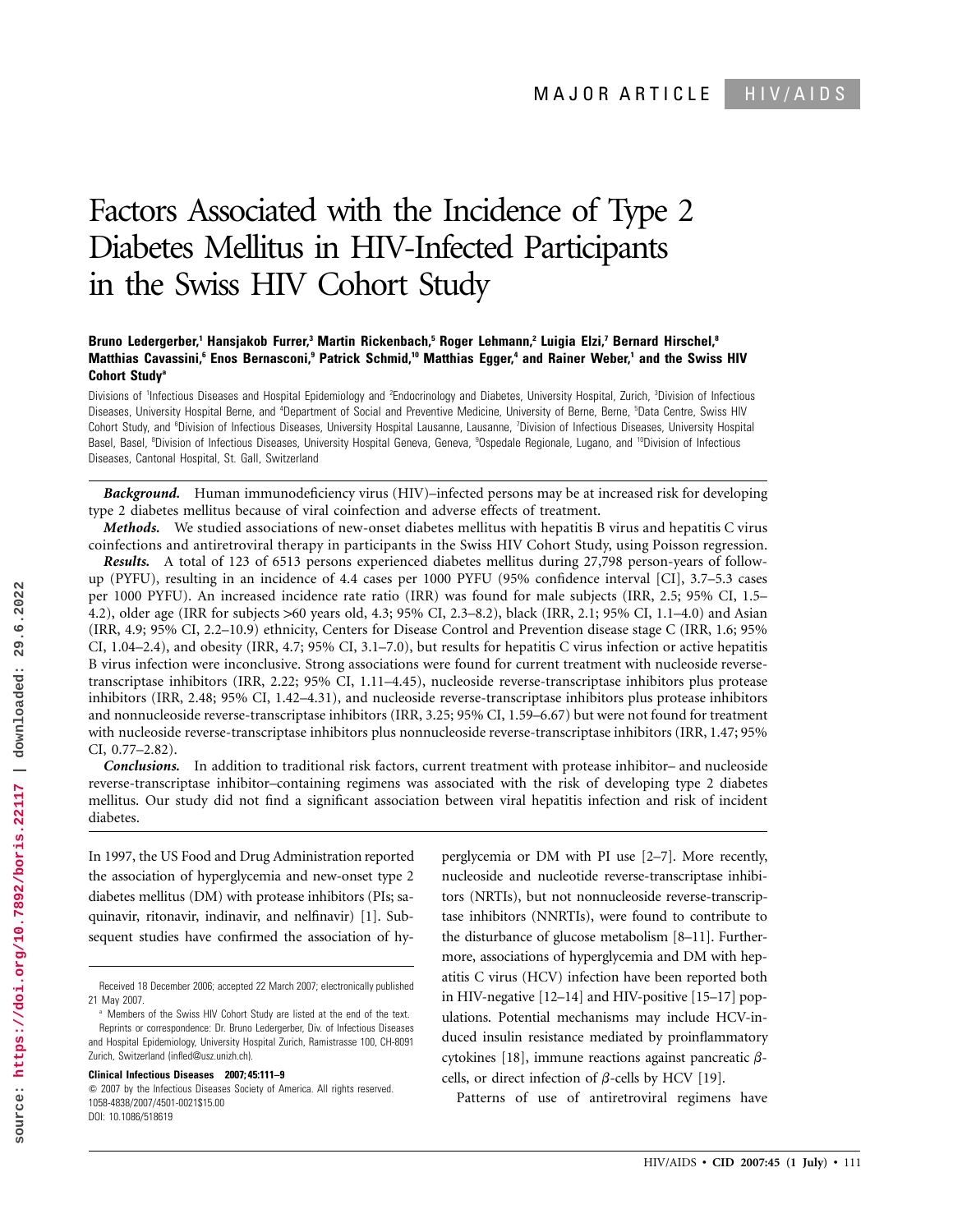changed over the years in response to perceived toxicity and to the availability of new drugs. Because of improved life expectancy, increased cumulative exposure to antiretroviral drugs in HIV-infected persons may have resulted in cumulative toxicity in some patients. This study was designed to assess the impact of hepatitis coinfection on the development of newonset DM in the Swiss HIV Cohort Study (SHCS), taking into account changes in anthropometric risk factors and antiretroviral therapy (ART) during follow-up.

# **METHODS**

*Study population.* The SHCS is an ongoing, prospective, clinic-based study that was established in 1988 and that continuously enrolls and observes HIV-1–infected individuals aged  $\geq 16$  years at 5 university outpatient clinics, 2 large district hospitals, affiliated regional hospitals, and private practices [20]. The study was approved by local ethical review boards, and written informed consent was obtained from all participants.

For this analysis, we included SHCS participants if they had at least 2 study visits with at least 1 year of follow-up after 1 March 2000. Patients with prevalent cases of DM were excluded.

*Ascertainment of DM.* As part of the Data Collection on Adverse Events of Anti-HIV Drugs (DAD) protocol [21], cardiovascular risk factors and events, including plasma glucose levels and diagnosis of DM, have been routinely collected and verified at biannual follow-up visits since 1 March 2000. DM is diagnosed according to the criteria of the Expert Committee on the Diagnosis and Classification of DM [22], with confirmed plasma glucose level cut-off values of  $>7.0$  mmol/L (fasting) and >11.1 mmol/L (nonfasting). Treating physicians were contacted to ascertain the status of patients with glucose levels that exceeded the cut-off value or who were receiving antidiabetic medication without an explicit diagnosis of DM.

*Definitions.* Body mass index (BMI), calculated as weight in kilograms divided by the square of the height in meters, was stratified into  $<18.5$  (underweight), 18.5–24.9 (normal), 25– 29.9 (overweight), and  $\geq 30$  (obese) [23], without modification for Asians [24]. For central obesity, we used the new worldwide definition [25], with sex- and ethnicity-specific waist circumference cut-off values as follows: Europeans and sub-Saharan Africans,  $\geq 94$  cm for males and  $\geq 80$  cm for females; south Asians, Chinese, and south and central Americans,  $\geq 90$  cm for males and  $\geq 80$  cm for females; and Japanese,  $\geq 85$  cm for males and  $\geq$ 90 cm for females. Elevated blood pressure was defined as present in patients with diastolic blood pressure  $\geq 85$  mmHg or systolic blood pressure  $\geq 130$  mmHg or who were receiving antihypertensive treatment. HCV infection was defined as present in patients who were seropositive for HCV and who had test results positive for HCV RNA. Active hepatitis B virus (HBV) infection was defined as present in patients who were seropositive for HBV and hepatitis B surface antigen or hepatitis B e antigen or who had test results positive for HBV DNA.

*Statistical analysis.* We defined the rate of new-onset DM as the number of cases of DM divided by the total number of person-years of follow-up (PYFU). Follow-up was counted from the first visit after 1 March 2000 (baseline) to the date of the first diagnosis of DM, death, or the patient's last cohort visit, whichever occurred first.

Associations between incident DM were analyzed in univariable and multivariable Poisson regression models. Fixed covariables were sex, ethnicity, injection drug use as the presumed mode of HIV acquisition, and HBV and/or HCV infection status. The following characteristics were analyzed in 2 separate models as fixed (baseline) and time-updated covariables, respectively: Age (prespecified strata of 16–39 years old, 40–49 years old, 50–59 years old, and  $\geq 60$  years old), smoking status (never smoked, former smoker, or current smoker), central obesity, elevated blood pressure, and CD4<sup>+</sup> cell count, stratified according to Centers for Disease Control and Prevention categories (<200 cells/ $\mu$ L, 200–499 cells/ $\mu$ L, and  $\geq 500$  cells/ $\mu$ L) [26].

Dates of starting and stopping treatment with antiretroviral drugs were documented prospectively by the treating physician and checked for plausibility and completeness by trained data managers prior to entry into the SHCS database. We defined combination ART (cART), as distinct from any ART, as an ART regiment in which at least 3 antiretroviral drugs were given simultaneously. Time-updated antiretroviral treatment information included (1) years of exposure to ART, cART, the different drug classes (NRTI, PI, and NNRTI), or individual drugs and (2) current receipt of a specific drug class or individual drugs. The time-updated cumulative exposure variables are increasing with continuous intake and are kept constant after discontinuation of the specific treatment (drug class or drug), whereas current treatment variables can have alternating values of 0 and 1 over time, depending on whether the specific treatment is currently received (1) or not (0). Because of obvious collinearities, we present separate multivariable models for cumulative exposure and current exposure variables.

Characteristics of different patient groups were compared using Wilcoxon rank-sum tests for continuous variables and  $\chi^2$  tests or Fisher's exact test for categorical variables. We used Stata software, version 9.2 (StataCorp), for analysis.

*Sensitivity analysis.* We performed different sensitivity analyses by adjusting for calendar period (2000–2001, 2002– 2003, and 2004 and after), looking for trends over time, and using separate models for male and female subjects, individuals aged  $\lt 50$  years and those aged  $\ge 50$  years, participants with African ethnicity, patients receiving ritonavir-boosted PI regimens, and patients who were not receiving ART versus patients receiving their first regimen versus patients receiving later reg-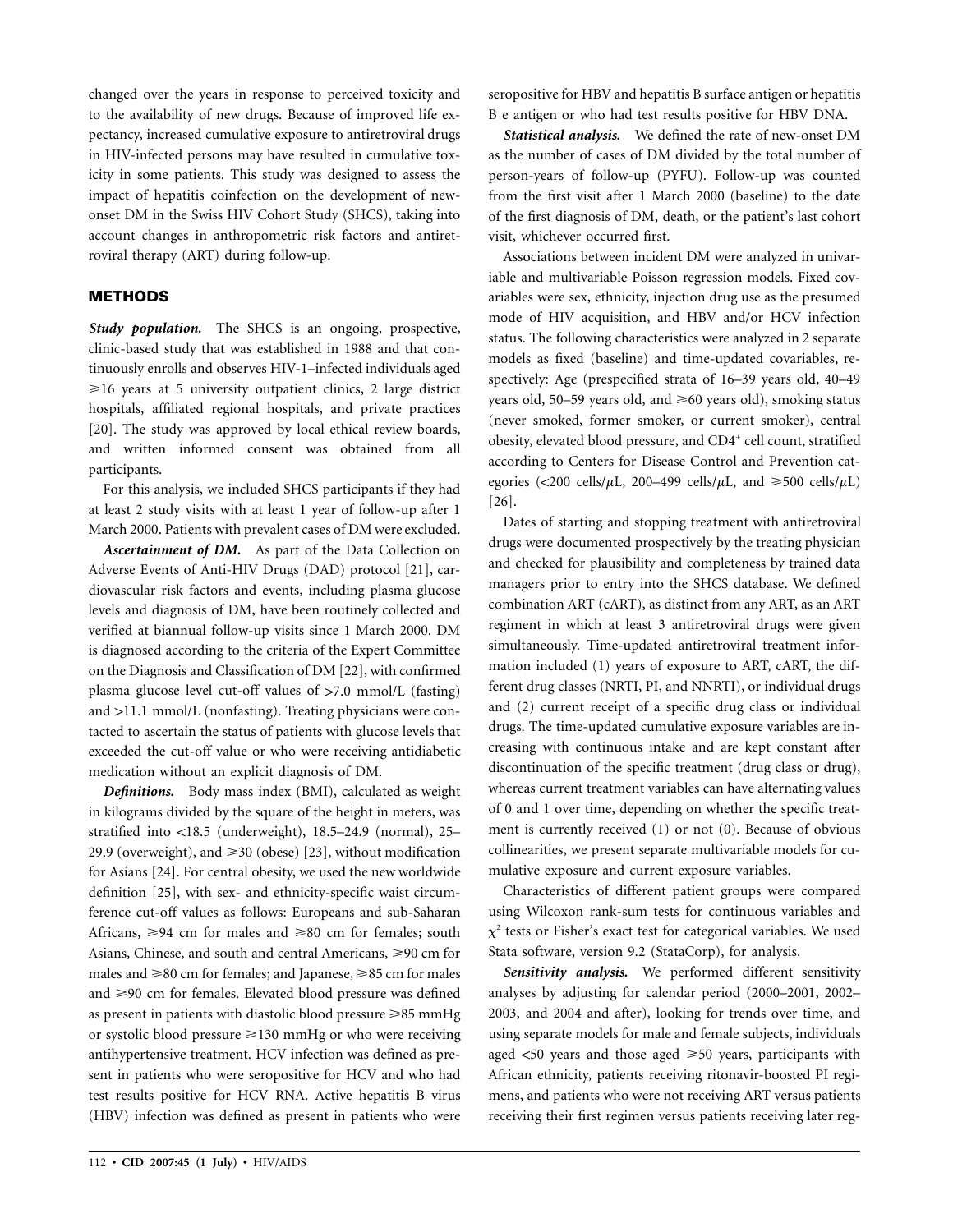imens. We considered continuous values for years of cumulative exposure, but we also tested the linear relationship by stratifying exposure into 0 years,  $>0$  to *x* years, and  $>x$  years, with *x* taking the values 1 year, 2 years, and 3 years.

Because current antiretroviral drug use could be subject to reversed causality problems (e.g., patients who switched to another drug because of increasing glucose levels and whose diagnosis of DM was then attributed to the newly initiated drug regimen), we performed several sensitivity analyses in which we lagged the starting and stopping dates of drugs by 1 month, 2 months, and 3 months, yielding estimates for regimens that the patients had received 1 month, 2 months, or 3 months prior to the diagnosis of DM. Finally, we checked whether findings were influenced by the inclusion of other time-updated anthropometric measures, such as BMI, waist-to-hip ratio, and perceived lipohypertrophy and lipoatrophy, or by the exclusion of hypertension, because this may be on the causal pathway to DM.

# **RESULTS**

Of 8253 SHCS participants seen after 1 March 2000, 6681 (81%) had at least 2 follow-up visits over a period of at least 1 year. Of these, we excluded 130 patients (1.9%) with a preexisting diagnosis of DM and 38 individuals for whom waist circumference or BMI were unknown. The present study is thus based on 6513 individuals with follow-up visits between 1 March 2000 and 17 July 2006. Baseline characteristics are listed in table 1. Participants (31% of whom were female) had a median age of 38 years and were well distributed between the major HIV transmission categories. Almost one-quarter of the patients had illness that was classified as Centers for Disease Control and Prevention disease stage C, and 73% were receiving or had received ART for a median duration of 1.9 years. Baseline and nadir CD4<sup>+</sup> cell counts were 403 cells/ $\mu$ L and 230 cells/  $\mu$ L, respectively. HCV infection was diagnosed in 27.4% of subjects, and HBV infection was active in 5.3%. The mean duration of follow-up was 4.3 years, and the cumulative followup for all subjects was 27,798 PYFU. During the follow-up period, 123 patients developed new-onset DM, resulting in an incidence of 4.42 cases per 1000 PYFU (95% CI, 3.71–5.28 cases per 1000 PYFU). In the course of the study, 341 patients (5.2%) died, and 656 patients (10.1%) were lost to follow-up. Injection drug users and persons with nonwhite ethnicity were more likely to become lost to follow-up (injection drug users vs. non–injection drug users, 15.0% vs. 8.6%; nonwhite ethnicity vs. white ethnicity, 13.5% vs. 7.3%;  $P < .001$ , by the  $\chi^2$ test). In addition, persons lost to follow-up had less advanced HIV infection than did persons who were not lost to followup, with a higher median nadir CD4<sup>+</sup> cell count (270 cells/ $\mu$ L vs. 226 cells/ $\mu$ L;  $P < .001$ ) and fewer individuals with Centers

for Disease Control and Prevention disease stage C at baseline  $(18\% \text{ vs. } 23\%; P = .004).$ 

*Multivariable models.* Baseline demographic, clinical, and anthropometric covariables known to be potentially associated with an increased risk of developing DM were used to build a baseline multivariable Poisson model (table 2.). Male sex, older age, African or Asian ethnicity, clinical AIDS, and central obesity were strong predictors of DM. Simultaneous estimates for BMI and central obesity are potentially inaccurate because of collinearity. Therefore, we removed BMI from the multivariable model.

We then built a time-updated model by replacing the baseline variables for age, CD4<sup>+</sup> cell count, nadir CD4<sup>+</sup> cell count, Centers for Disease Control and Prevention disease stage, smoking status, hypertension, and central obesity with their time-updated counterparts (i.e., the latest data available at each moment in time). Results of this time-updated model were virtually identical (data not shown), except that time-update hypertension also became statistically significant, with an incidence rate ratio (IRR) of 1.65 (95% CI, 1.10–2.48). Both the baseline model and the time-updated model will be used for adjustment in the following analyses.

*Association of hepatitis and DM.* Next, we analyzed the contribution of HBV and HCV infection to the development of DM in univariable models and together with the baseline and time-updated models (table 3). None of the HBV and HCV infection categories were associated with the incidence of DM (all  *values were*  $> 2$ *). These findings remained unchanged in* sensitivity analyses involving persons not receiving cART, persons receiving their first cART regimen, and persons receiving subsequent cART regimens (all interaction terms had *P* values 1.6). To unmask potential confounding by ART-induced DM, we then included treatment-associated cofactors.

*Association of antiretrovial treatment and DM.* There was no clear effect of cumulative exposure to the different drug classes on the incidence of DM; univariable IRR per year of exposure to NRTI, PI, and NNRTI therapy were 1.04 (95% CI, 0.99–1.10), 1.05 (95% CI, 0.98–1.12) and 1.02 (95% CI, 0.90– 1.14), respectively. Also, in the baseline and the time-updated multivariable models, as well as in 3 models with cumulative exposure (stratified into none,  $0-1$  year, and  $>1$  year; none,  $0-$ 2 years, and  $>$ 2 years; and none, 0–3 years, and  $>$ 3 years), there was no statistically significant association (all *P* values were  $> 0.5$ ).

However, current exposure to NRTI therapy, NRTI and PI combination therapy, or NRTI, PI, and NNRTI combination therapy increased the risk of developing DM in the univariable model, with IRRs of 2.22 (1.11–4.45), 2.48 (1.42–4.31), and 3.25 (1.59–6.67), respectively; there was no such association with current exposure to NRTI and NNRTI combination therapy, which was associated with an IRR of 1.47 (0.77–2.82).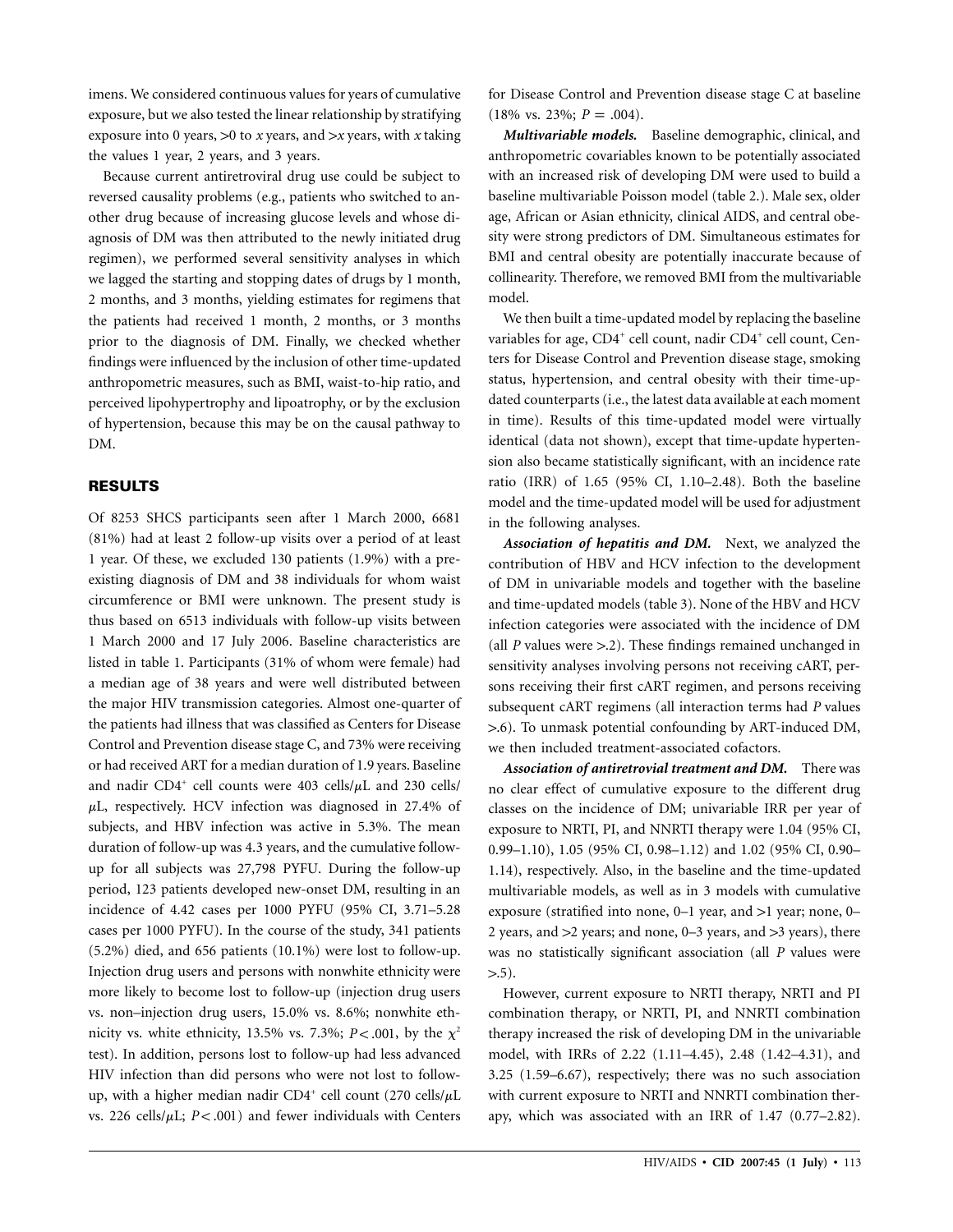|  |  |  | Table 1. Baseline characteristics of 6513 subjects with and without new-onset type 2 diabetes mellitus (DM) during follow-up. |  |
|--|--|--|-------------------------------------------------------------------------------------------------------------------------------|--|
|--|--|--|-------------------------------------------------------------------------------------------------------------------------------|--|

| $\boldsymbol{P}$<br>Variable<br>$(n = 6513)$<br>$(n = 123)$<br>$(n = 6390)$<br>Sex<br>Female<br>2032 (31.2)<br>25 (20.3)<br>2007 (31.4)<br>.009<br>Male<br>4481 (68.8)<br>98 (79.7)<br>4383 (68.6)<br>Age<br>Median years (IQR)<br>38 (34-44)<br>45 (38-53)<br>38 (34-44)<br>< 001<br>16-39 years old<br>3633 (55.8)<br>35 (28.5)<br>3598 (56.3)<br>40-49 years old<br>1923 (29.5)<br>45 (36.6)<br>1878 (29.4)<br>50-59 years old<br>688 (10.6)<br>24 (19.5)<br>664 (10.4)<br>≥60 years old<br>269(4.1)<br>19 (15.5)<br>250 (3.9)<br>Mode of HIV infection<br>.17<br>Heterosexual sex<br>2434 (37.4)<br>54 (43.9)<br>2380 (37.3)<br><b>MSM</b><br>2314 (35.5)<br>40 (35.5)<br>2274 (35.6)<br>1531 (23.5)<br>22 (17.9)<br>1509 (23.6)<br>Injection drug use<br>Other<br>234 (3.6)<br>7(5.7)<br>227 (3.5)<br>Ethnicity<br>5441 (83.5)<br>.43<br>White<br>98 (79.7)<br>5343 (83.6)<br><b>Black</b><br>688 (10.6)<br>15 (12.2)<br>673 (10.5)<br>Hispanic<br>124 (1.9)<br>2(1.6)<br>122 (1.9)<br>Asian<br>192 (3.0)<br>7(5.7)<br>185 (2.9)<br>Unknown<br>68 (1.0)<br>1(0.8)<br>67(1.1)<br>.24<br>$CD4^+$ cell count, median cells/ $\mu$ L (IQR)<br>403 (241-593)<br>386 (196-600)<br>403 (242-592)<br>< .001<br>$CD4^+$ cell count nadir, median cells/ $\mu$ L (IQR)<br>230 (102-393)<br>167 (50-333)<br>230 (102-394)<br>43 (35.0)<br>.001<br>CDC disease stage C<br>1462 (22.5)<br>1419 (22.2)<br>.12<br>2.37 (1.0-4.20)<br>$1.83(1.0 - 3.53)$<br>2.39 (1.04-4.20)<br>HIV RNA load, median log <sub>10</sub> copies/mL (IQR)<br>Smoking status<br>Never smoked<br>2147 (33.0)<br>51 (41.5)<br>2096 (32.8)<br>.11<br>Former smoker<br>736 (11.3)<br>14(11.4)<br>722 (11.3)<br>Current smoker<br>3630 (55.7)<br>58 (47.1)<br>3572 (55.9)<br>2933 (45)<br>< 001<br>Hypertension<br>82 (66.7)<br>2851 (44.6)<br>< .001<br>Weight, median kg (IQR)<br>68 (60-76)<br>76 (66-85)<br>68 (60-76)<br>BMI<br>Median value (IQR)<br>22.5 (20.6-24.7)<br>25.2 (23.0-27.3)<br>22.5 (20.6-24.7)<br>< 001<br>< 18.5<br>433 (6.6)<br>4(3.2)<br>429 (6.7)<br>18.5-24.9<br>4597 (70.6)<br>53 (43.1)<br>4544 (71.1)<br>$25 - 29.9$<br>1275 (19.6)<br>53 (43.1)<br>1222 (19.1)<br>$\geqslant$ 30<br>208 (3.2)<br>13 (10.6)<br>195(3.1)<br>< .001<br>Waist circumference, median cm (IQR)<br>82 (76-90)<br>95 (84-101)<br>82 (76-89)<br>Central obesity <sup>a</sup><br>1627 (25)<br>78 (63.4)<br>1549 (24.2)<br>< 001<br>HBV infection status <sup>a</sup><br>.28 <sup>b</sup><br>Negative<br>2414 (37.1)<br>38 (30.9)<br>2376 (37.2)<br>Vaccinated<br>440 (6.8)<br>7(5.7)<br>433 (6.8)<br>Inactive<br>3133 (48.1)<br>64 (52.0)<br>3069 (48.0)<br>Active<br>10(8.1)<br>344 (5.3)<br>334(5.2)<br>Not available<br>182 (2.8)<br>4(3.3)<br>178 (2.8)<br>HCV infection status <sup>a</sup><br>.68 <sup>b</sup><br>Absent<br>4662 (71.6)<br>88 (71.5)<br>4574 (71.6)<br>Present<br>1788 (27.4)<br>31(25.2)<br>1757 (27.5)<br>Not available<br>63 (1)<br>4(3.3)<br>59 (0.9)<br><b>ART</b> naive<br>.019<br>1771 (27.2)<br>22 (17.9)<br>1749 (27.4)<br>Duration of ART, median years (IQR)<br>$1.92(0 - 3.83)$<br>2.60 (0.40-4.62)<br>.005<br>$1.90(0 - 3.83)$ |              | Subjects with<br>new DM during | Subjects without<br>DM during |  |
|-----------------------------------------------------------------------------------------------------------------------------------------------------------------------------------------------------------------------------------------------------------------------------------------------------------------------------------------------------------------------------------------------------------------------------------------------------------------------------------------------------------------------------------------------------------------------------------------------------------------------------------------------------------------------------------------------------------------------------------------------------------------------------------------------------------------------------------------------------------------------------------------------------------------------------------------------------------------------------------------------------------------------------------------------------------------------------------------------------------------------------------------------------------------------------------------------------------------------------------------------------------------------------------------------------------------------------------------------------------------------------------------------------------------------------------------------------------------------------------------------------------------------------------------------------------------------------------------------------------------------------------------------------------------------------------------------------------------------------------------------------------------------------------------------------------------------------------------------------------------------------------------------------------------------------------------------------------------------------------------------------------------------------------------------------------------------------------------------------------------------------------------------------------------------------------------------------------------------------------------------------------------------------------------------------------------------------------------------------------------------------------------------------------------------------------------------------------------------------------------------------------------------------------------------------------------------------------------------------------------------------------------------------------------------------------------------------------------------------------------------------------------------------------------------------------------------------------------------------------------------------------------------------------------------------------------------------------------------------------------------------------------------------------------------------------------------------------------------------------------------------------|--------------|--------------------------------|-------------------------------|--|
|                                                                                                                                                                                                                                                                                                                                                                                                                                                                                                                                                                                                                                                                                                                                                                                                                                                                                                                                                                                                                                                                                                                                                                                                                                                                                                                                                                                                                                                                                                                                                                                                                                                                                                                                                                                                                                                                                                                                                                                                                                                                                                                                                                                                                                                                                                                                                                                                                                                                                                                                                                                                                                                                                                                                                                                                                                                                                                                                                                                                                                                                                                                                   | All subjects | follow-up                      | follow-up                     |  |
|                                                                                                                                                                                                                                                                                                                                                                                                                                                                                                                                                                                                                                                                                                                                                                                                                                                                                                                                                                                                                                                                                                                                                                                                                                                                                                                                                                                                                                                                                                                                                                                                                                                                                                                                                                                                                                                                                                                                                                                                                                                                                                                                                                                                                                                                                                                                                                                                                                                                                                                                                                                                                                                                                                                                                                                                                                                                                                                                                                                                                                                                                                                                   |              |                                |                               |  |
|                                                                                                                                                                                                                                                                                                                                                                                                                                                                                                                                                                                                                                                                                                                                                                                                                                                                                                                                                                                                                                                                                                                                                                                                                                                                                                                                                                                                                                                                                                                                                                                                                                                                                                                                                                                                                                                                                                                                                                                                                                                                                                                                                                                                                                                                                                                                                                                                                                                                                                                                                                                                                                                                                                                                                                                                                                                                                                                                                                                                                                                                                                                                   |              |                                |                               |  |
|                                                                                                                                                                                                                                                                                                                                                                                                                                                                                                                                                                                                                                                                                                                                                                                                                                                                                                                                                                                                                                                                                                                                                                                                                                                                                                                                                                                                                                                                                                                                                                                                                                                                                                                                                                                                                                                                                                                                                                                                                                                                                                                                                                                                                                                                                                                                                                                                                                                                                                                                                                                                                                                                                                                                                                                                                                                                                                                                                                                                                                                                                                                                   |              |                                |                               |  |
|                                                                                                                                                                                                                                                                                                                                                                                                                                                                                                                                                                                                                                                                                                                                                                                                                                                                                                                                                                                                                                                                                                                                                                                                                                                                                                                                                                                                                                                                                                                                                                                                                                                                                                                                                                                                                                                                                                                                                                                                                                                                                                                                                                                                                                                                                                                                                                                                                                                                                                                                                                                                                                                                                                                                                                                                                                                                                                                                                                                                                                                                                                                                   |              |                                |                               |  |
|                                                                                                                                                                                                                                                                                                                                                                                                                                                                                                                                                                                                                                                                                                                                                                                                                                                                                                                                                                                                                                                                                                                                                                                                                                                                                                                                                                                                                                                                                                                                                                                                                                                                                                                                                                                                                                                                                                                                                                                                                                                                                                                                                                                                                                                                                                                                                                                                                                                                                                                                                                                                                                                                                                                                                                                                                                                                                                                                                                                                                                                                                                                                   |              |                                |                               |  |
|                                                                                                                                                                                                                                                                                                                                                                                                                                                                                                                                                                                                                                                                                                                                                                                                                                                                                                                                                                                                                                                                                                                                                                                                                                                                                                                                                                                                                                                                                                                                                                                                                                                                                                                                                                                                                                                                                                                                                                                                                                                                                                                                                                                                                                                                                                                                                                                                                                                                                                                                                                                                                                                                                                                                                                                                                                                                                                                                                                                                                                                                                                                                   |              |                                |                               |  |
|                                                                                                                                                                                                                                                                                                                                                                                                                                                                                                                                                                                                                                                                                                                                                                                                                                                                                                                                                                                                                                                                                                                                                                                                                                                                                                                                                                                                                                                                                                                                                                                                                                                                                                                                                                                                                                                                                                                                                                                                                                                                                                                                                                                                                                                                                                                                                                                                                                                                                                                                                                                                                                                                                                                                                                                                                                                                                                                                                                                                                                                                                                                                   |              |                                |                               |  |
|                                                                                                                                                                                                                                                                                                                                                                                                                                                                                                                                                                                                                                                                                                                                                                                                                                                                                                                                                                                                                                                                                                                                                                                                                                                                                                                                                                                                                                                                                                                                                                                                                                                                                                                                                                                                                                                                                                                                                                                                                                                                                                                                                                                                                                                                                                                                                                                                                                                                                                                                                                                                                                                                                                                                                                                                                                                                                                                                                                                                                                                                                                                                   |              |                                |                               |  |
|                                                                                                                                                                                                                                                                                                                                                                                                                                                                                                                                                                                                                                                                                                                                                                                                                                                                                                                                                                                                                                                                                                                                                                                                                                                                                                                                                                                                                                                                                                                                                                                                                                                                                                                                                                                                                                                                                                                                                                                                                                                                                                                                                                                                                                                                                                                                                                                                                                                                                                                                                                                                                                                                                                                                                                                                                                                                                                                                                                                                                                                                                                                                   |              |                                |                               |  |
|                                                                                                                                                                                                                                                                                                                                                                                                                                                                                                                                                                                                                                                                                                                                                                                                                                                                                                                                                                                                                                                                                                                                                                                                                                                                                                                                                                                                                                                                                                                                                                                                                                                                                                                                                                                                                                                                                                                                                                                                                                                                                                                                                                                                                                                                                                                                                                                                                                                                                                                                                                                                                                                                                                                                                                                                                                                                                                                                                                                                                                                                                                                                   |              |                                |                               |  |
|                                                                                                                                                                                                                                                                                                                                                                                                                                                                                                                                                                                                                                                                                                                                                                                                                                                                                                                                                                                                                                                                                                                                                                                                                                                                                                                                                                                                                                                                                                                                                                                                                                                                                                                                                                                                                                                                                                                                                                                                                                                                                                                                                                                                                                                                                                                                                                                                                                                                                                                                                                                                                                                                                                                                                                                                                                                                                                                                                                                                                                                                                                                                   |              |                                |                               |  |
|                                                                                                                                                                                                                                                                                                                                                                                                                                                                                                                                                                                                                                                                                                                                                                                                                                                                                                                                                                                                                                                                                                                                                                                                                                                                                                                                                                                                                                                                                                                                                                                                                                                                                                                                                                                                                                                                                                                                                                                                                                                                                                                                                                                                                                                                                                                                                                                                                                                                                                                                                                                                                                                                                                                                                                                                                                                                                                                                                                                                                                                                                                                                   |              |                                |                               |  |
|                                                                                                                                                                                                                                                                                                                                                                                                                                                                                                                                                                                                                                                                                                                                                                                                                                                                                                                                                                                                                                                                                                                                                                                                                                                                                                                                                                                                                                                                                                                                                                                                                                                                                                                                                                                                                                                                                                                                                                                                                                                                                                                                                                                                                                                                                                                                                                                                                                                                                                                                                                                                                                                                                                                                                                                                                                                                                                                                                                                                                                                                                                                                   |              |                                |                               |  |
|                                                                                                                                                                                                                                                                                                                                                                                                                                                                                                                                                                                                                                                                                                                                                                                                                                                                                                                                                                                                                                                                                                                                                                                                                                                                                                                                                                                                                                                                                                                                                                                                                                                                                                                                                                                                                                                                                                                                                                                                                                                                                                                                                                                                                                                                                                                                                                                                                                                                                                                                                                                                                                                                                                                                                                                                                                                                                                                                                                                                                                                                                                                                   |              |                                |                               |  |
|                                                                                                                                                                                                                                                                                                                                                                                                                                                                                                                                                                                                                                                                                                                                                                                                                                                                                                                                                                                                                                                                                                                                                                                                                                                                                                                                                                                                                                                                                                                                                                                                                                                                                                                                                                                                                                                                                                                                                                                                                                                                                                                                                                                                                                                                                                                                                                                                                                                                                                                                                                                                                                                                                                                                                                                                                                                                                                                                                                                                                                                                                                                                   |              |                                |                               |  |
|                                                                                                                                                                                                                                                                                                                                                                                                                                                                                                                                                                                                                                                                                                                                                                                                                                                                                                                                                                                                                                                                                                                                                                                                                                                                                                                                                                                                                                                                                                                                                                                                                                                                                                                                                                                                                                                                                                                                                                                                                                                                                                                                                                                                                                                                                                                                                                                                                                                                                                                                                                                                                                                                                                                                                                                                                                                                                                                                                                                                                                                                                                                                   |              |                                |                               |  |
|                                                                                                                                                                                                                                                                                                                                                                                                                                                                                                                                                                                                                                                                                                                                                                                                                                                                                                                                                                                                                                                                                                                                                                                                                                                                                                                                                                                                                                                                                                                                                                                                                                                                                                                                                                                                                                                                                                                                                                                                                                                                                                                                                                                                                                                                                                                                                                                                                                                                                                                                                                                                                                                                                                                                                                                                                                                                                                                                                                                                                                                                                                                                   |              |                                |                               |  |
|                                                                                                                                                                                                                                                                                                                                                                                                                                                                                                                                                                                                                                                                                                                                                                                                                                                                                                                                                                                                                                                                                                                                                                                                                                                                                                                                                                                                                                                                                                                                                                                                                                                                                                                                                                                                                                                                                                                                                                                                                                                                                                                                                                                                                                                                                                                                                                                                                                                                                                                                                                                                                                                                                                                                                                                                                                                                                                                                                                                                                                                                                                                                   |              |                                |                               |  |
|                                                                                                                                                                                                                                                                                                                                                                                                                                                                                                                                                                                                                                                                                                                                                                                                                                                                                                                                                                                                                                                                                                                                                                                                                                                                                                                                                                                                                                                                                                                                                                                                                                                                                                                                                                                                                                                                                                                                                                                                                                                                                                                                                                                                                                                                                                                                                                                                                                                                                                                                                                                                                                                                                                                                                                                                                                                                                                                                                                                                                                                                                                                                   |              |                                |                               |  |
|                                                                                                                                                                                                                                                                                                                                                                                                                                                                                                                                                                                                                                                                                                                                                                                                                                                                                                                                                                                                                                                                                                                                                                                                                                                                                                                                                                                                                                                                                                                                                                                                                                                                                                                                                                                                                                                                                                                                                                                                                                                                                                                                                                                                                                                                                                                                                                                                                                                                                                                                                                                                                                                                                                                                                                                                                                                                                                                                                                                                                                                                                                                                   |              |                                |                               |  |
|                                                                                                                                                                                                                                                                                                                                                                                                                                                                                                                                                                                                                                                                                                                                                                                                                                                                                                                                                                                                                                                                                                                                                                                                                                                                                                                                                                                                                                                                                                                                                                                                                                                                                                                                                                                                                                                                                                                                                                                                                                                                                                                                                                                                                                                                                                                                                                                                                                                                                                                                                                                                                                                                                                                                                                                                                                                                                                                                                                                                                                                                                                                                   |              |                                |                               |  |
|                                                                                                                                                                                                                                                                                                                                                                                                                                                                                                                                                                                                                                                                                                                                                                                                                                                                                                                                                                                                                                                                                                                                                                                                                                                                                                                                                                                                                                                                                                                                                                                                                                                                                                                                                                                                                                                                                                                                                                                                                                                                                                                                                                                                                                                                                                                                                                                                                                                                                                                                                                                                                                                                                                                                                                                                                                                                                                                                                                                                                                                                                                                                   |              |                                |                               |  |
|                                                                                                                                                                                                                                                                                                                                                                                                                                                                                                                                                                                                                                                                                                                                                                                                                                                                                                                                                                                                                                                                                                                                                                                                                                                                                                                                                                                                                                                                                                                                                                                                                                                                                                                                                                                                                                                                                                                                                                                                                                                                                                                                                                                                                                                                                                                                                                                                                                                                                                                                                                                                                                                                                                                                                                                                                                                                                                                                                                                                                                                                                                                                   |              |                                |                               |  |
|                                                                                                                                                                                                                                                                                                                                                                                                                                                                                                                                                                                                                                                                                                                                                                                                                                                                                                                                                                                                                                                                                                                                                                                                                                                                                                                                                                                                                                                                                                                                                                                                                                                                                                                                                                                                                                                                                                                                                                                                                                                                                                                                                                                                                                                                                                                                                                                                                                                                                                                                                                                                                                                                                                                                                                                                                                                                                                                                                                                                                                                                                                                                   |              |                                |                               |  |
|                                                                                                                                                                                                                                                                                                                                                                                                                                                                                                                                                                                                                                                                                                                                                                                                                                                                                                                                                                                                                                                                                                                                                                                                                                                                                                                                                                                                                                                                                                                                                                                                                                                                                                                                                                                                                                                                                                                                                                                                                                                                                                                                                                                                                                                                                                                                                                                                                                                                                                                                                                                                                                                                                                                                                                                                                                                                                                                                                                                                                                                                                                                                   |              |                                |                               |  |
|                                                                                                                                                                                                                                                                                                                                                                                                                                                                                                                                                                                                                                                                                                                                                                                                                                                                                                                                                                                                                                                                                                                                                                                                                                                                                                                                                                                                                                                                                                                                                                                                                                                                                                                                                                                                                                                                                                                                                                                                                                                                                                                                                                                                                                                                                                                                                                                                                                                                                                                                                                                                                                                                                                                                                                                                                                                                                                                                                                                                                                                                                                                                   |              |                                |                               |  |
|                                                                                                                                                                                                                                                                                                                                                                                                                                                                                                                                                                                                                                                                                                                                                                                                                                                                                                                                                                                                                                                                                                                                                                                                                                                                                                                                                                                                                                                                                                                                                                                                                                                                                                                                                                                                                                                                                                                                                                                                                                                                                                                                                                                                                                                                                                                                                                                                                                                                                                                                                                                                                                                                                                                                                                                                                                                                                                                                                                                                                                                                                                                                   |              |                                |                               |  |
|                                                                                                                                                                                                                                                                                                                                                                                                                                                                                                                                                                                                                                                                                                                                                                                                                                                                                                                                                                                                                                                                                                                                                                                                                                                                                                                                                                                                                                                                                                                                                                                                                                                                                                                                                                                                                                                                                                                                                                                                                                                                                                                                                                                                                                                                                                                                                                                                                                                                                                                                                                                                                                                                                                                                                                                                                                                                                                                                                                                                                                                                                                                                   |              |                                |                               |  |
|                                                                                                                                                                                                                                                                                                                                                                                                                                                                                                                                                                                                                                                                                                                                                                                                                                                                                                                                                                                                                                                                                                                                                                                                                                                                                                                                                                                                                                                                                                                                                                                                                                                                                                                                                                                                                                                                                                                                                                                                                                                                                                                                                                                                                                                                                                                                                                                                                                                                                                                                                                                                                                                                                                                                                                                                                                                                                                                                                                                                                                                                                                                                   |              |                                |                               |  |
|                                                                                                                                                                                                                                                                                                                                                                                                                                                                                                                                                                                                                                                                                                                                                                                                                                                                                                                                                                                                                                                                                                                                                                                                                                                                                                                                                                                                                                                                                                                                                                                                                                                                                                                                                                                                                                                                                                                                                                                                                                                                                                                                                                                                                                                                                                                                                                                                                                                                                                                                                                                                                                                                                                                                                                                                                                                                                                                                                                                                                                                                                                                                   |              |                                |                               |  |
|                                                                                                                                                                                                                                                                                                                                                                                                                                                                                                                                                                                                                                                                                                                                                                                                                                                                                                                                                                                                                                                                                                                                                                                                                                                                                                                                                                                                                                                                                                                                                                                                                                                                                                                                                                                                                                                                                                                                                                                                                                                                                                                                                                                                                                                                                                                                                                                                                                                                                                                                                                                                                                                                                                                                                                                                                                                                                                                                                                                                                                                                                                                                   |              |                                |                               |  |
|                                                                                                                                                                                                                                                                                                                                                                                                                                                                                                                                                                                                                                                                                                                                                                                                                                                                                                                                                                                                                                                                                                                                                                                                                                                                                                                                                                                                                                                                                                                                                                                                                                                                                                                                                                                                                                                                                                                                                                                                                                                                                                                                                                                                                                                                                                                                                                                                                                                                                                                                                                                                                                                                                                                                                                                                                                                                                                                                                                                                                                                                                                                                   |              |                                |                               |  |
|                                                                                                                                                                                                                                                                                                                                                                                                                                                                                                                                                                                                                                                                                                                                                                                                                                                                                                                                                                                                                                                                                                                                                                                                                                                                                                                                                                                                                                                                                                                                                                                                                                                                                                                                                                                                                                                                                                                                                                                                                                                                                                                                                                                                                                                                                                                                                                                                                                                                                                                                                                                                                                                                                                                                                                                                                                                                                                                                                                                                                                                                                                                                   |              |                                |                               |  |
|                                                                                                                                                                                                                                                                                                                                                                                                                                                                                                                                                                                                                                                                                                                                                                                                                                                                                                                                                                                                                                                                                                                                                                                                                                                                                                                                                                                                                                                                                                                                                                                                                                                                                                                                                                                                                                                                                                                                                                                                                                                                                                                                                                                                                                                                                                                                                                                                                                                                                                                                                                                                                                                                                                                                                                                                                                                                                                                                                                                                                                                                                                                                   |              |                                |                               |  |
|                                                                                                                                                                                                                                                                                                                                                                                                                                                                                                                                                                                                                                                                                                                                                                                                                                                                                                                                                                                                                                                                                                                                                                                                                                                                                                                                                                                                                                                                                                                                                                                                                                                                                                                                                                                                                                                                                                                                                                                                                                                                                                                                                                                                                                                                                                                                                                                                                                                                                                                                                                                                                                                                                                                                                                                                                                                                                                                                                                                                                                                                                                                                   |              |                                |                               |  |
|                                                                                                                                                                                                                                                                                                                                                                                                                                                                                                                                                                                                                                                                                                                                                                                                                                                                                                                                                                                                                                                                                                                                                                                                                                                                                                                                                                                                                                                                                                                                                                                                                                                                                                                                                                                                                                                                                                                                                                                                                                                                                                                                                                                                                                                                                                                                                                                                                                                                                                                                                                                                                                                                                                                                                                                                                                                                                                                                                                                                                                                                                                                                   |              |                                |                               |  |
|                                                                                                                                                                                                                                                                                                                                                                                                                                                                                                                                                                                                                                                                                                                                                                                                                                                                                                                                                                                                                                                                                                                                                                                                                                                                                                                                                                                                                                                                                                                                                                                                                                                                                                                                                                                                                                                                                                                                                                                                                                                                                                                                                                                                                                                                                                                                                                                                                                                                                                                                                                                                                                                                                                                                                                                                                                                                                                                                                                                                                                                                                                                                   |              |                                |                               |  |
|                                                                                                                                                                                                                                                                                                                                                                                                                                                                                                                                                                                                                                                                                                                                                                                                                                                                                                                                                                                                                                                                                                                                                                                                                                                                                                                                                                                                                                                                                                                                                                                                                                                                                                                                                                                                                                                                                                                                                                                                                                                                                                                                                                                                                                                                                                                                                                                                                                                                                                                                                                                                                                                                                                                                                                                                                                                                                                                                                                                                                                                                                                                                   |              |                                |                               |  |
|                                                                                                                                                                                                                                                                                                                                                                                                                                                                                                                                                                                                                                                                                                                                                                                                                                                                                                                                                                                                                                                                                                                                                                                                                                                                                                                                                                                                                                                                                                                                                                                                                                                                                                                                                                                                                                                                                                                                                                                                                                                                                                                                                                                                                                                                                                                                                                                                                                                                                                                                                                                                                                                                                                                                                                                                                                                                                                                                                                                                                                                                                                                                   |              |                                |                               |  |
|                                                                                                                                                                                                                                                                                                                                                                                                                                                                                                                                                                                                                                                                                                                                                                                                                                                                                                                                                                                                                                                                                                                                                                                                                                                                                                                                                                                                                                                                                                                                                                                                                                                                                                                                                                                                                                                                                                                                                                                                                                                                                                                                                                                                                                                                                                                                                                                                                                                                                                                                                                                                                                                                                                                                                                                                                                                                                                                                                                                                                                                                                                                                   |              |                                |                               |  |
|                                                                                                                                                                                                                                                                                                                                                                                                                                                                                                                                                                                                                                                                                                                                                                                                                                                                                                                                                                                                                                                                                                                                                                                                                                                                                                                                                                                                                                                                                                                                                                                                                                                                                                                                                                                                                                                                                                                                                                                                                                                                                                                                                                                                                                                                                                                                                                                                                                                                                                                                                                                                                                                                                                                                                                                                                                                                                                                                                                                                                                                                                                                                   |              |                                |                               |  |
|                                                                                                                                                                                                                                                                                                                                                                                                                                                                                                                                                                                                                                                                                                                                                                                                                                                                                                                                                                                                                                                                                                                                                                                                                                                                                                                                                                                                                                                                                                                                                                                                                                                                                                                                                                                                                                                                                                                                                                                                                                                                                                                                                                                                                                                                                                                                                                                                                                                                                                                                                                                                                                                                                                                                                                                                                                                                                                                                                                                                                                                                                                                                   |              |                                |                               |  |
|                                                                                                                                                                                                                                                                                                                                                                                                                                                                                                                                                                                                                                                                                                                                                                                                                                                                                                                                                                                                                                                                                                                                                                                                                                                                                                                                                                                                                                                                                                                                                                                                                                                                                                                                                                                                                                                                                                                                                                                                                                                                                                                                                                                                                                                                                                                                                                                                                                                                                                                                                                                                                                                                                                                                                                                                                                                                                                                                                                                                                                                                                                                                   |              |                                |                               |  |
|                                                                                                                                                                                                                                                                                                                                                                                                                                                                                                                                                                                                                                                                                                                                                                                                                                                                                                                                                                                                                                                                                                                                                                                                                                                                                                                                                                                                                                                                                                                                                                                                                                                                                                                                                                                                                                                                                                                                                                                                                                                                                                                                                                                                                                                                                                                                                                                                                                                                                                                                                                                                                                                                                                                                                                                                                                                                                                                                                                                                                                                                                                                                   |              |                                |                               |  |
|                                                                                                                                                                                                                                                                                                                                                                                                                                                                                                                                                                                                                                                                                                                                                                                                                                                                                                                                                                                                                                                                                                                                                                                                                                                                                                                                                                                                                                                                                                                                                                                                                                                                                                                                                                                                                                                                                                                                                                                                                                                                                                                                                                                                                                                                                                                                                                                                                                                                                                                                                                                                                                                                                                                                                                                                                                                                                                                                                                                                                                                                                                                                   |              |                                |                               |  |
|                                                                                                                                                                                                                                                                                                                                                                                                                                                                                                                                                                                                                                                                                                                                                                                                                                                                                                                                                                                                                                                                                                                                                                                                                                                                                                                                                                                                                                                                                                                                                                                                                                                                                                                                                                                                                                                                                                                                                                                                                                                                                                                                                                                                                                                                                                                                                                                                                                                                                                                                                                                                                                                                                                                                                                                                                                                                                                                                                                                                                                                                                                                                   |              |                                |                               |  |
|                                                                                                                                                                                                                                                                                                                                                                                                                                                                                                                                                                                                                                                                                                                                                                                                                                                                                                                                                                                                                                                                                                                                                                                                                                                                                                                                                                                                                                                                                                                                                                                                                                                                                                                                                                                                                                                                                                                                                                                                                                                                                                                                                                                                                                                                                                                                                                                                                                                                                                                                                                                                                                                                                                                                                                                                                                                                                                                                                                                                                                                                                                                                   |              |                                |                               |  |
|                                                                                                                                                                                                                                                                                                                                                                                                                                                                                                                                                                                                                                                                                                                                                                                                                                                                                                                                                                                                                                                                                                                                                                                                                                                                                                                                                                                                                                                                                                                                                                                                                                                                                                                                                                                                                                                                                                                                                                                                                                                                                                                                                                                                                                                                                                                                                                                                                                                                                                                                                                                                                                                                                                                                                                                                                                                                                                                                                                                                                                                                                                                                   |              |                                |                               |  |
|                                                                                                                                                                                                                                                                                                                                                                                                                                                                                                                                                                                                                                                                                                                                                                                                                                                                                                                                                                                                                                                                                                                                                                                                                                                                                                                                                                                                                                                                                                                                                                                                                                                                                                                                                                                                                                                                                                                                                                                                                                                                                                                                                                                                                                                                                                                                                                                                                                                                                                                                                                                                                                                                                                                                                                                                                                                                                                                                                                                                                                                                                                                                   |              |                                |                               |  |

**NOTE.** Data are no. (%) of subjects, unless otherwise indicated. ART, antiretroviral therapy; BMI, body mass index (calculated as weight in kilograms divided by the square of height in meters); CDC, Centers for Disease Control and Prevention; HBV, hepatitis B virus; HCV, hepatitis C virus; IQR, interquartile range; MSM, men who have sex with men.

<sup>a</sup> For definitions of central obesity and HBV and HCV infection status, see Methods.<br><sup>b</sup> *P* value from  $x^2$  test including only categories with available information.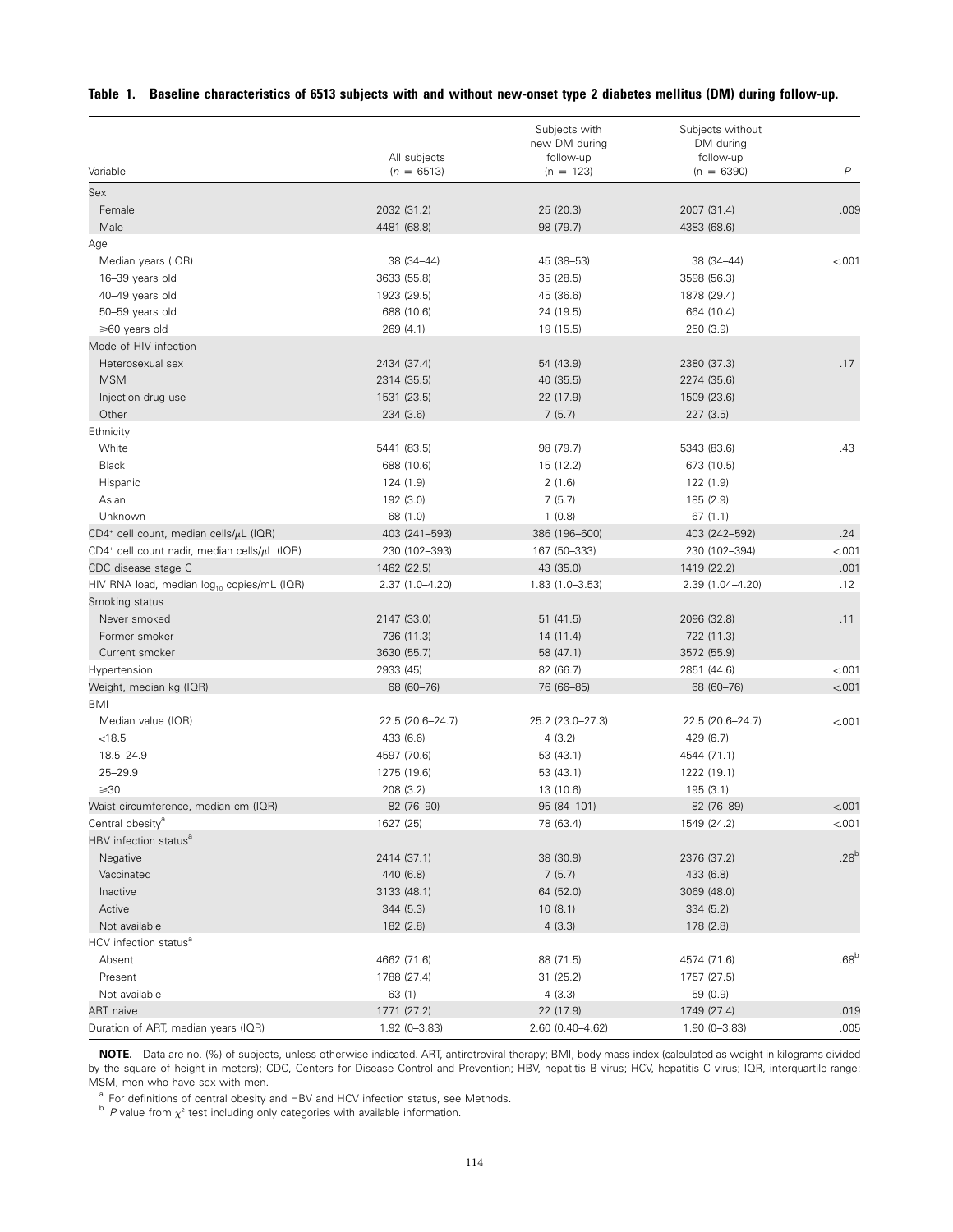| Variable                                          | IR per<br>1000 PYFU (95% CI) | IRR univariable<br>models (95% CI) | IRR baseline<br>multivariable<br>model (95% CI) |
|---------------------------------------------------|------------------------------|------------------------------------|-------------------------------------------------|
| Sex                                               |                              |                                    |                                                 |
| Female                                            | 2.89 (1.95-4.28)             | $\mathbf{1}$                       | $\mathbf{1}$                                    |
| Male                                              | 5.12 (4.20-6.24)             | $1.77(1.14 - 2.75)$                | 2.54 (1.53–4.21)                                |
| Age, years                                        |                              |                                    |                                                 |
| $16 - 39$                                         | 2.31 (1.67-3.21)             | 1                                  | 1                                               |
| $40 - 49$                                         | 5.40 (4.01-7.25)             | 2.33 (1.50-3.62)                   | $1.93(1.22 - 3.05)$                             |
| $50 - 59$                                         | $8.10(5.43 - 12.1)$          | 3.50 (2.09-5.87)                   | 2.29 (1.30–4.09)                                |
| ≥60                                               | 17.1 (10.9–26.8)             | 7.40 (4.25–12.9)                   | 4.32 (2.28–8.16)                                |
| Mode of HIV infection                             |                              |                                    |                                                 |
| Heterosexual sex                                  | 5.36 (4.10-7.00)             | $\mathbf{1}$                       | 1                                               |
| <b>MSM</b>                                        | $3.92$ $(2.88 - 5.35)$       | $0.73(0.49 - 1.10)$                | 1.12 (0.63-1.98)                                |
| Injection drug use                                | $3.37(2.22 - 5.11)$          | $0.63(0.38 - 1.03)$                | $0.74(0.47 - 1.18)$                             |
| Other                                             | $6.99(3.33 - 14.7)$          | 1.30 (0.59-2.86)                   | 1.09 (0.49-2.40)                                |
| Ethnicity                                         |                              |                                    |                                                 |
| White                                             | 4.13 (3.39 - 5.04)           | 1                                  | 1                                               |
| <b>Black</b>                                      | 5.74 (3.46-9.52)             | 1.39 (0.81-2.39)                   | 2.10 (1.11-4.00)                                |
| Hispanic                                          | 4.07 (1.02-16.3)             | $0.98(0.24 - 3.99)$                | 1.64 (0.39-6.78)                                |
| Asian                                             | $8.91(4.25 - 18.7)$          | 2.15 (1.00-4.64)                   | 4.88 (2.17-10.9)                                |
| Unknown                                           | 5.10 (0.72-36.2)             | 1.23 (0.17-8.84)                   | 2.80 (0.38-20.5)                                |
| $CD4^+$ cell count, cells/ $\mu$ L                |                              |                                    |                                                 |
| $<$ 200                                           | $6.83(4.86 - 9.61)$          | 1.72 (1.09-2.71)                   | 1.48 (0.82-2.66)                                |
| 200-499                                           | $3.87(2.92 - 5.13)$          | $0.97(0.64 - 1.47)$                | $0.90(0.56 - 1.44)$                             |
| $≥500$                                            | $3.98(2.94 - 5.38)$          | 1                                  | 1                                               |
| CD4 <sup>+</sup> cell count nadir, cells/ $\mu$ L |                              |                                    |                                                 |
| $<$ 200                                           | 5.39 (4.26-6.82)             | 1.56 (0.86-2.82)                   | $0.96(0.46 - 2.02)$                             |
| 200-499                                           | $3.65(2.69 - 4.96)$          | $1.06(0.57 - 1.97)$                | $0.98(0.49 - 1.93)$                             |
| $\geq 500$                                        | 3.45 (2.00–5.95)             | 1                                  | 1                                               |
| CDC disease stage                                 |                              |                                    |                                                 |
| A or B                                            | 3.74 (3.00-4.66)             | 1                                  | 1                                               |
| C                                                 | 6.71 (4.98-9.05)             | 1.80 (1.24-2.60)                   | 1.56 (1.04-2.35)                                |
| Smoking status                                    |                              |                                    |                                                 |
| Never smoked                                      | 5.64 (4.29–7.42)             | 1                                  | 1                                               |
| Former smoker                                     | 4.55 (2.70-7.69)             | $0.81(0.45 - 1.46)$                | $0.95(0.62 - 1.45)$                             |
| Current smoker                                    | 3.70 (2.86-4.78)             | $0.66(0.45 - 0.96)$                | $0.66(0.36 - 1.21)$                             |
| Hypertension                                      |                              |                                    |                                                 |
| No                                                | 2.70 (1.99-3.67)             | 1                                  | 1                                               |
| Yes                                               | $6.49(5.23 - 8.06)$          | 2.40 (1.65-3.50)                   | $1.47(0.98 - 2.19)$                             |
| BMI                                               |                              |                                    |                                                 |
| < 18.5                                            | $1.07(0.27 - 4.29)$          | $0.38(0.09 - 1.54)$                | $NA^a$                                          |
| 18.5-24.9                                         | 2.85 (2.18–3.72)             | 1                                  |                                                 |
| $25 - 29.9$                                       | $8.34(6.30-11.0)$            | 2.93 (1.99-4.31)                   |                                                 |
| $\geqslant$ 30                                    | 16.4 (10.3-26.1)             | 5.76 (3.38–9.83)                   | $\cdots$                                        |
| Central obesity                                   |                              |                                    |                                                 |
| No                                                | 2.15 (1.60-2.88)             | 1                                  | 1                                               |
| Yes                                               | 11.4 (9.10-14.2)             | $5.29(3.66 - 7.63)$                | 4.69 (3.14-7.00)                                |

**Table 2. Univariable and multivariable Poisson regression of baseline demographic, clinical, and anthropometric covariables potentially affecting the risk of developing type 2 diabetes mellitus, based on 6513 individuals with 123 events.**

**NOTE.** BMI, body mass index (calculated as weight in kilograms divided by the square of height in meters); CDC, Centers for Disease Control and Prevention; IR, incidence rate; IRR, incidence rate ratio; MSM, men who have sex with men; NA, not applicable; PYFU, person-years of follow-up.

a Dropped because of collinearity with central obesity. Likelihood-ratio tests for BMI and central obesity resulted in *P* values of .18 and <.001, respectively, indicating that BMI could be neglected.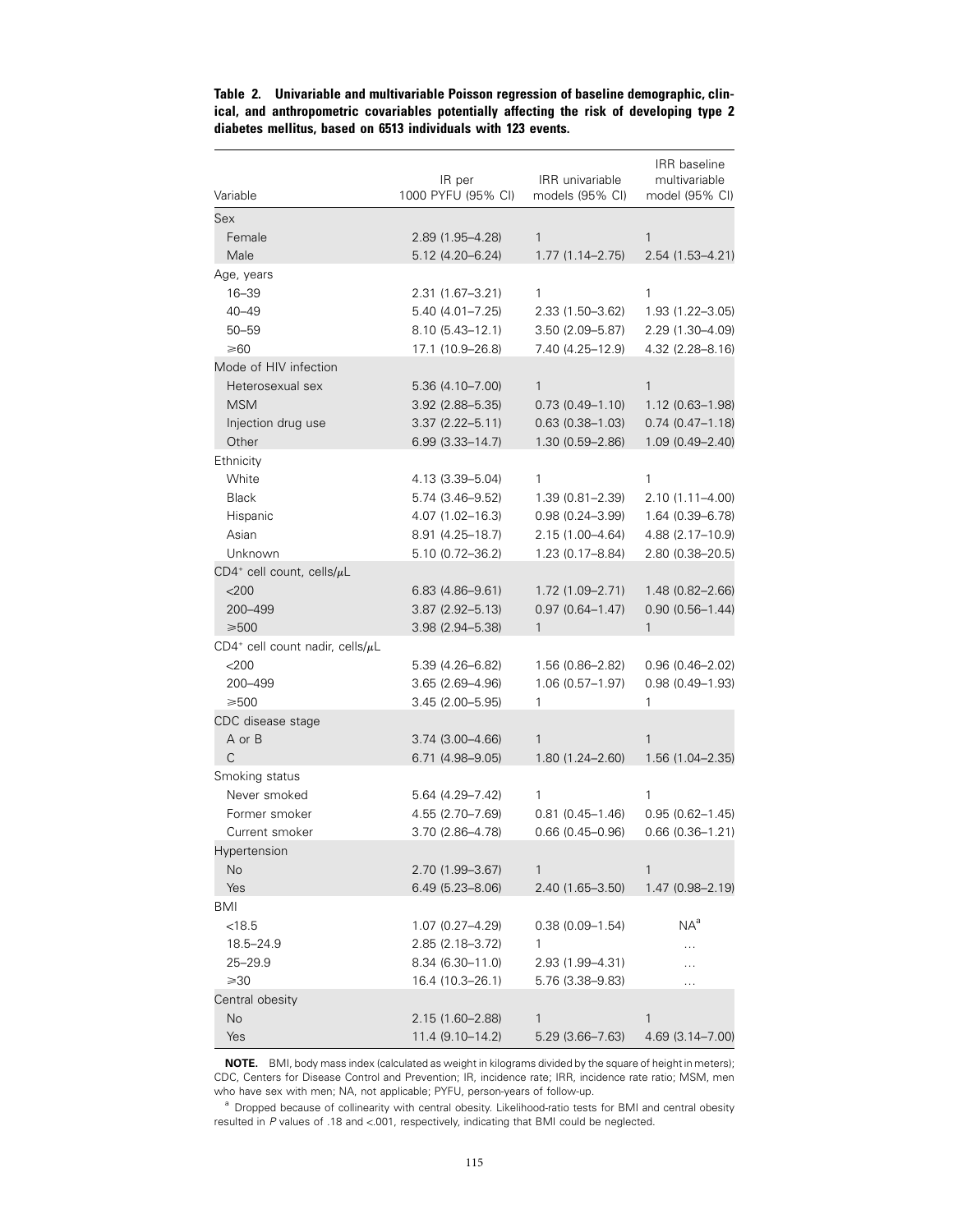Adjusting with the variables from the baseline model (table 2) and the time-updated model confirmed the findings from the univariable models (figure 1). It should be noted that receiving a PI and receiving an NRTI are highly collinear, because, until recently, PIs were usually combined with pairs of NRTIs. Therefore, we analyzed individual drugs from the PI class and the most frequent combinations of NRTIs in 2 separate models and combined in a single model. Again, these 3 models were repeated multivariably with adjustment for the baseline and time-updated variables. Results were similar (figure 1). In this multivariable analysis, DM was independently associated with current exposure to indinavir (IRR, 2.03 [95% CI, 1.05–3.93]), lamivudine-stavudine (IRR, 2.62 [95% CI, 1.22–5.61]), didanosine-stavudine (IRR, 3.09 [95% CI, 1.29–7.39]), and didanosine-tenofovir (IRR, 3.94 [95% CI, 1.57–9.87]), but other PI and NRTI combinations also showed trends.

There were no apparent interactions between PI and NRTI combinations, and results from sensitivity analyses with ART variables lagged by 1 month, 2 months, and 3 months yielded consistent results (data not shown). Findings also did not change when the model was adjusted for calendar period (2000–2001, 2002–2003, or 2004 and after), and we did not find a statistically significant trend over time ( $P = .28$ ). Further sensitivity analyses included separate models for male and female subjects, for individuals aged  $<$  50 years and those aged 50 years, for participants with African ethnicity, for patients with ritonavir-boosted PI regimens, and for patients receiving no ART versus patients receiving their first ART regimen versus patients receiving later regimens. None of these analyses revealed appreciable alterations of the main findings. Similarly, findings were unchanged in models incorporating BMI or waist-to-hip ratio instead of central obesity, including lipohypertrophy and lipoatrophy, or excluding hypertension. Finally, estimates for the association of HCV and HBV coinfection with DM remained virtually unchanged when adjusting for antiretroviral treatment: HCV infection was associated with an IRR of 1.10 (95% CI, 0.57–2.12), and active HBV infection was associated with an IRR of 1.42 (95% CI, 0.65–3.13).

# **DISCUSSION**

In this analysis of 6513 participants who were followed-up for 27,798 person-years in the SHCS, we found an incidence of DM of 4.42 cases per 1000 PYFU. Similar to the HIV-seronegative population, factors such as male sex, older age, African or Asian ethnicity, and obesity were strong predictors of DM in this population [27–29].

Because there are no data available for the incidence of DM in Switzerland, we compared our results with published results of a large cohort of HIV-negative persons from Germany for the period 1984–1998 [27]. As shown in figure 2, the sex- and age-specific incidence rates are very similar, except for the highest age groups. There are, however, substantial differences in prevalence and incidence of DM between Europe and the United States. The incidence in the United States [30] is approximately twice as high as the incidence in Germany, and it is also higher than the findings from our study in most strata (figure 2). This higher background incidence may, therefore, partly explain the observed higher incidences in US cohorts of HIV-infected persons, such as the Multicenter AIDS Cohort Study [7], which reported incidences of 47 cases per 1000 PYFU (95% CI, 32–71 cases per 1000 PYFU) among individuals receiving cART, 17 cases per 1000 PYFU (95% CI, 6–45 cases per 1000 PYFU) among individuals not receiving cART, and 14 cases per 1000 PYFU (95% CI, 8–26 cases per 1000 PYFU) among HIV-seronegative individuals. Other factors contributing to the high incidences in the Multicenter AIDS Cohort Study [7] may include that the definition of DM was based on a single fasting plasma glucose determination without confirmation, that the subjects had a median BMI that was 3 greater than that in our study, and that their subjects had a median age that was ∼10 years older than that of our subjects. From 1994 through 1998, the Women's Interagency HIV Study found incidences of 28 cases per 1000 PYFU (95% CI, 16–41 cases per 1000 PYFU) among individuals receiving PI-containing regimens, 12 cases per 1000 PYFU (95% CI, 7–18 cases per 1000 PYFU) among individuals receiving NRTIs or NNRTIs only or no ART, and 13 cases per 1000 PYFU (95% CI, 7–22 cases per 1000 PYFU) among HIV-seronegative participants [6]. Although age and BMI data appear to be similar to data in our study, 55% and 26% of HIV-infected Women's Interagency HIV Study participants were black and Hispanic, respectively, compared with only 22.7% and 2.6% of women with black and Hispanic ethnicity in our study. Analysis of the Veterans Affairs administrative database, which includes almost 27,000 male individuals free of DM at baseline, identified substantial increases in the risk of developing DM in the cART period, compared with the pre-cART period, among nonwhite individuals and older individuals [15]. In addition, HCV seropositivity in the cART era was associated with a rather modest, but statistically significant, hazard ratio of 1.39 (95% CI, 1.27–1.53) in the multivariable analyses. Our study may have failed to find a significant association with HCV infection because of our limited sample size.

Several antiretroviral drugs and drug combinations were related to the development of DM; in particular, these include indinavir, lamivudine-stavudine, didanosine-stavudine, and didanosine-tenofovir. Although several studies have reported associations between DM and PI use [1–7], only limited data are available on the association of DM or hyperglycemia with exposure to NRTIs. Regimens including stavudine plus indinavir were found to increase the risk for DM in an Italian study [8], and hyperglycemia was associated with regimens that included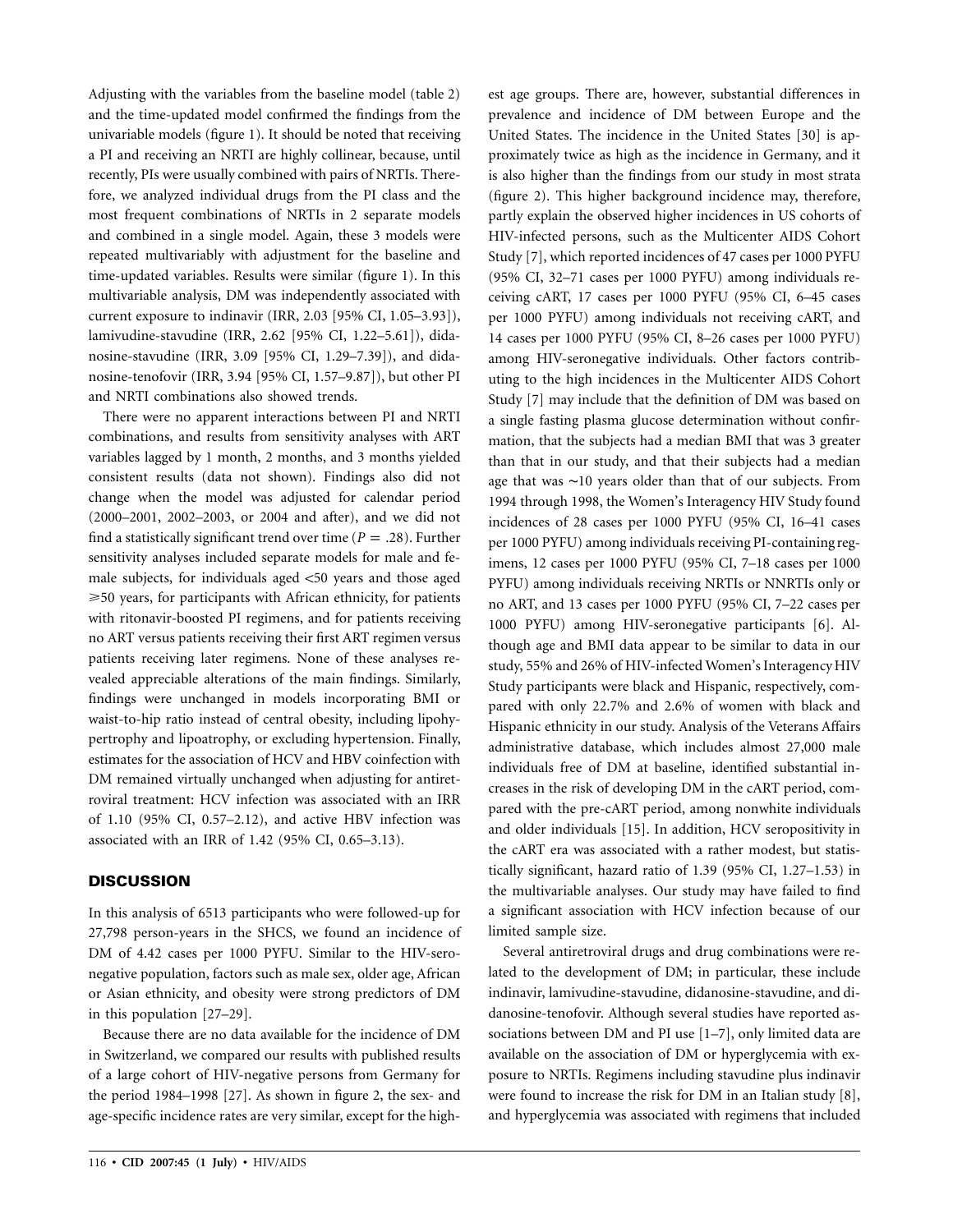| Infection status, by virus | IRR from<br>univariable<br>models (95% CI) | IRR from<br>basic baseline<br>model <sup>a</sup> (95% CI) | IRR from<br>basic time-updated<br>model <sup>b</sup> (95% CI) |
|----------------------------|--------------------------------------------|-----------------------------------------------------------|---------------------------------------------------------------|
| Hepatitis B virus          |                                            |                                                           |                                                               |
| <b>Negative</b>            |                                            |                                                           |                                                               |
| Vaccinated                 | $0.84(0.41 - 1.75)$                        | $1.04(0.50 - 2.18)$                                       | $1.03(0.49 - 2.16)$                                           |
| Inactive infection         | 1.25 (0.84-1.88)                           | $1.20(0.77 - 1.85)$                                       | $1.20(0.77 - 1.86)$                                           |
| Active infection           | 1.42 (0.66-3.06)                           | 1.35 (0.62-2.96)                                          | 1.28 (0.59-2.81)                                              |
| <b>NA</b>                  | $1.23(0.44 - 3.44)$                        | 1.36 (0.43-4.33)                                          | $1.40(0.43 - 4.50)$                                           |
| Hepatitis C virus          |                                            |                                                           |                                                               |
| Infection absent           |                                            |                                                           |                                                               |
| Infection present          | $0.78(0.50 - 1.21)$                        | $1.16(0.61 - 2.21)$                                       | $1.20(0.63 - 2.29)$                                           |
| <b>NA</b>                  | 1.30 (0.48-3.53)                           | 1.30 (0.42-4.01)                                          | 1.38 (0.44-4.31)                                              |

**Table 3. Univariable and multivariable Poisson regression of hepatitis-associated risk of developing type 2 diabetes mellitus, based on 6513 individuals with 123 events.**

**NOTE.** IRR, incidence rate ratio; NA, not available.

<sup>a</sup> Model also adjusted for all of the variables from the basic baseline model (table 2). **b** Model also adjusted for all of the variables from the basic time-updated model.

didanosine plus tenofovir in Spain [10]. In another report from the Multicenter AIDS Cohort Study, increased insulin resistance was associated with cumulative exposure to regimens containing indinavir, stavudine, and lamivudine [9].

Several mechanisms have been postulated to explain how antiretroviral drug toxicity may lead to insulin resistance and DM. Insulin sensitivity is reduced by a single dose of indinavir [31], and there are specific effects of PIs on the glucose transporter GLUT4 [32] and of NRTIs on mitochondria. Among the currently used NRTIs, the strongest association with mitochondrial toxicity, measured as inhibition of the mitochondrial DNA polymerase- $\gamma$ , is found for didanosine and stavudine

(known as the d-drugs) [33]; notably, these 2 drugs were strongly associated with DM in our study. Lipodystrophy is a crucial aspect of the association of cART with insulin resistance, leading to relative preponderance of visceral fat, hepatic steatosis, and fat deposition at other "ectopic" sites. In the fatless mouse animal model, diabetes and insulin resistance develop but respond to transplantation of subcutaneous fat [34]. HIVinfected persons with lipodystrophy, compared with those without lipodystrophy, have a reduction in plasma adiponectin and adipose tissue adiponectin mRNA levels of ∼50%, correlating with insulin resistance and with increased cytokine levels [35]. Finally, there may also be a direct effect of HIV on the pancreas,



**Figure 1.** Incidence rate ratios (IRRs) for the development of new-onset type 2 diabetes mellitus (DM) based on 123 events among 6513 participants with 27,798 person-years of follow-up. Shown are associations with current receipt of specific drug classes and individual protease inhibitor (PI) and nucleoside or nucleotide reverse-transcriptase inhibitor (NRTI) combinations. Multivariable Poisson models were adjusted for all variables listed in table 2. 3TC, lamivudine; ABC, abacavir; ATV, atazanavir; AZT, zidovudine; D4T, stavudine; DDI, didanosine; IDV, indinavir; LPV, lopinavir; NFV, nelfinavir; NNRTI, nonnucleoside reverse-transcriptase inhibitor; SQV, saquinavir; TDF, tenofovir.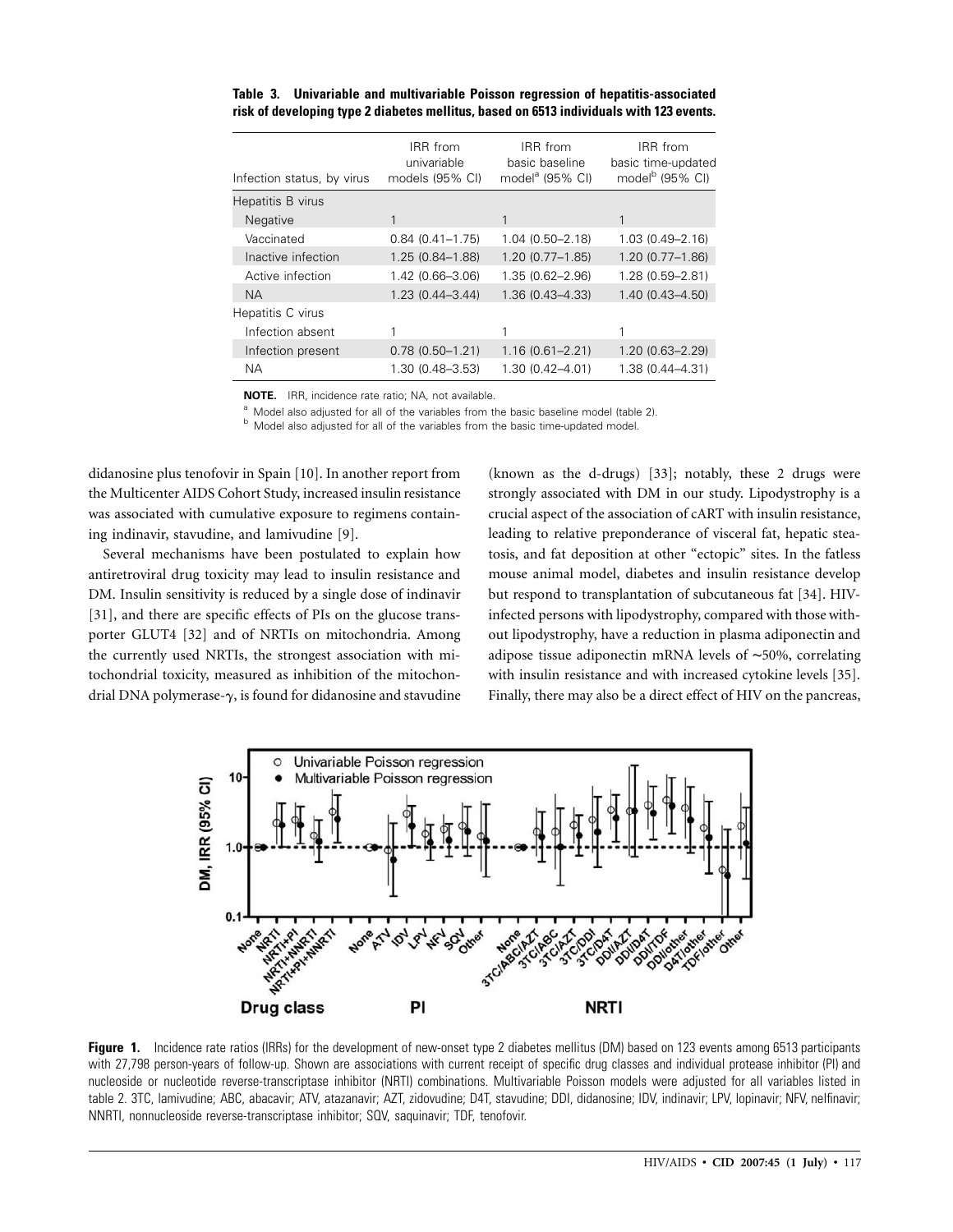

**Figure 2.** Comparison of sex- and age-specific incidence rates of type 2 diabetes mellitus (DM) between the present study of HIV-infected persons, the MONICA Augsburg Cohort (persons not infected with HIV) [27], and the US population in 2004 [30]. Whiskers indicate standard error. PYFU, person-years of follow-up.

because there have been reports of the spontaneous resolution of DM in patients starting cART [36, 37].

The strengths of this clinic-based study are the large number of patient-years with prospectively collected anthropometric data and plasma glucose and treatment information, as well as the verification of hyperglycemia values in relation to a DM diagnosis by the treating physicians. Unfortunately, we do not have information on family history of DM and adherence to antiretroviral drug regimens.

As the life expectancy of HIV-infected persons with access to cART has dramatically increased over the last decade, the risks for metabolic problems have also increased. Strong predictors for DM are nonmodifiable characteristics, such as age and ethnicity, but, importantly, the strong predictors also include obesity, which should become a major target for prevention. Furthermore, there are risks for DM associated with ART, especially therapy with PIs and some NRTI combinations. Because of their association with other metabolic disorders, regimens containing stavudine and didanosine are avoided as long as possible in developed countries, but they belong to first-line regimens in resource-limited areas. Together with the probably genetically determined elevated DM risk associated with Asian and African ethnicity, this may have an important impact on the long-term tolerability of anti-HIV treatment in the regions that are most affected.

In conclusion, type 2 DM is a serious but partially preventable complication in HIV-infected persons. In this study, we have identified several drugs and drug combinations that are associated with an increased risk of DM. As the number of antiretroviral drugs increases, continued monitoring in large cohort studies and collaborations remains an important prerequisite for the early identification of new toxicities and longterm side effects.

## **MEMBERS OF THE SHCS**

M. Battegay, E. Bernasconi, J. Böni, H. Bucher, Ph. Bürgisser, S. Cattacin, M. Cavassini, R. Dubs, M. Egger, L. Elzi, P. Erb, M. Fischer, M. Flepp, A. Fontana, P. Francioli (President of the SHCS, Centre Hospitalier Universitaire Vaudois, Lausanne), H. Furrer (Chairman of the Clinical and Laboratory Committee), M. Gorgievski, H. Günthard, H. Hirsch, B. Hirschel, I. Hösli, Ch. Kahlert, L. Kaiser, U. Karrer, C. Kind, Th. Klimkait, B. Ledergerber, G. Martinetti, B. Martinez, N. Müller, D. Nadal, M. Opravil, F. Paccaud, G. Pantaleo, M. Rickenbach (Head of Data Center), C. Rudin (Chairman of the Mother and Child Substudy), P. Schmid, D. Schultze, J. Schüpbach, R. Speck, P. Taffé, P. Tarr, A. Telenti, A. Trkola, P. Vernazza (Chairman of the Scientific Board), R. Weber, and S. Yerly.

### **Acknowledgments**

*Financial support.* The Swiss National Science Foundation.

*Potential conflicts of interest.* B.L. has received travel grants and honoraria from Abbott, Aventis, Bristol-Myers Squibb, Gilead Sciences, GlaxoSmithKline, Merck Sharp & Dohme, Roche, and Tibotec. H.F. has participated in advisory boards of Abbott, GlaxoSmithKline, Bristol-Myers Squibb, Roche, Gilead, Merck Sharp & Dohme, and Boehringer-Ingelheim. The institution with which H.F. is affiliated has received unrestricted educational grants from Abbott, GlaxoSmithKline, Bristol-Myers Squibb, Roche, Gilead, Merck Sharp & Dohme, and Boehringer-Ingelheim. M.R. has received a travel grant from GlaxoSmithKline. E.B. has received travel grants and honoraria from GlaxoSmithKline, Roche, Abbott, Merck Sharp & Dohme, and Tibotec. R.W. has received travel grants and honoraria for teaching from Abbott, Boehringer Ingelheim, Bristol-Myers Squibb, Gilead, GlaxoSmithKline, Merck, Pfizer, Roche, and TRB Chemedica. All other authors: no conflicts.

### **References**

- 1. Lumpkin MM. US Food and Drug Administration public health advisory: reports of diabetes and hyperglycemia in patients receiving protease inhibitors for the treatment of human immunodeficiency virus (HIV). Rockville, MD: US Food and Drug Administration, **1997**.
- 2. Carr A, Samaras K, Burton S, et al. A syndrome of peripheral lipodystrophy, hyperlipidaemia and insulin resistance in patients receiving HIV protease inhibitors. AIDS **1998**; 12:F51–8.
- 3. Carr A, Samaras K, Chisholm DJ, Cooper DA. Pathogenesis of HIV-1: protease inhibitor–associated peripheral lipodystrophy, hyperlipidaemia, and insulin resistance. Lancet **1998**; 351:1881–3.
- 4. Walli R, Herfort O, Michl GM, et al. Treatment with protease inhibitors associated with peripheral insulin resistance and impaired oral glucose tolerance in HIV-1–infected patients. AIDS **1998**; 12:F167–73.
- 5. Carr A, Samaras K, Thorisdottir A, Kaufmann GR, Chisholm DJ, Cooper DA. Diagnosis, prediction, and natural course of HIV-1: protease inhibitor–associated lipodystrophy, hyperlipidaemia, and diabetes mellitus: a cohort study. Lancet **1999**; 353:2093–9.
- 6. Justman JE, Benning L, Danoff A, et al. Protease inhibitor use and the incidence of diabetes mellitus in a large cohort of HIV-infected women. J Acquir Immune Defic Syndr **2003**; 32:298–302.
- 7. Brown TT, Cole SR, Li X, et al. Antiretroviral therapy and the prev-